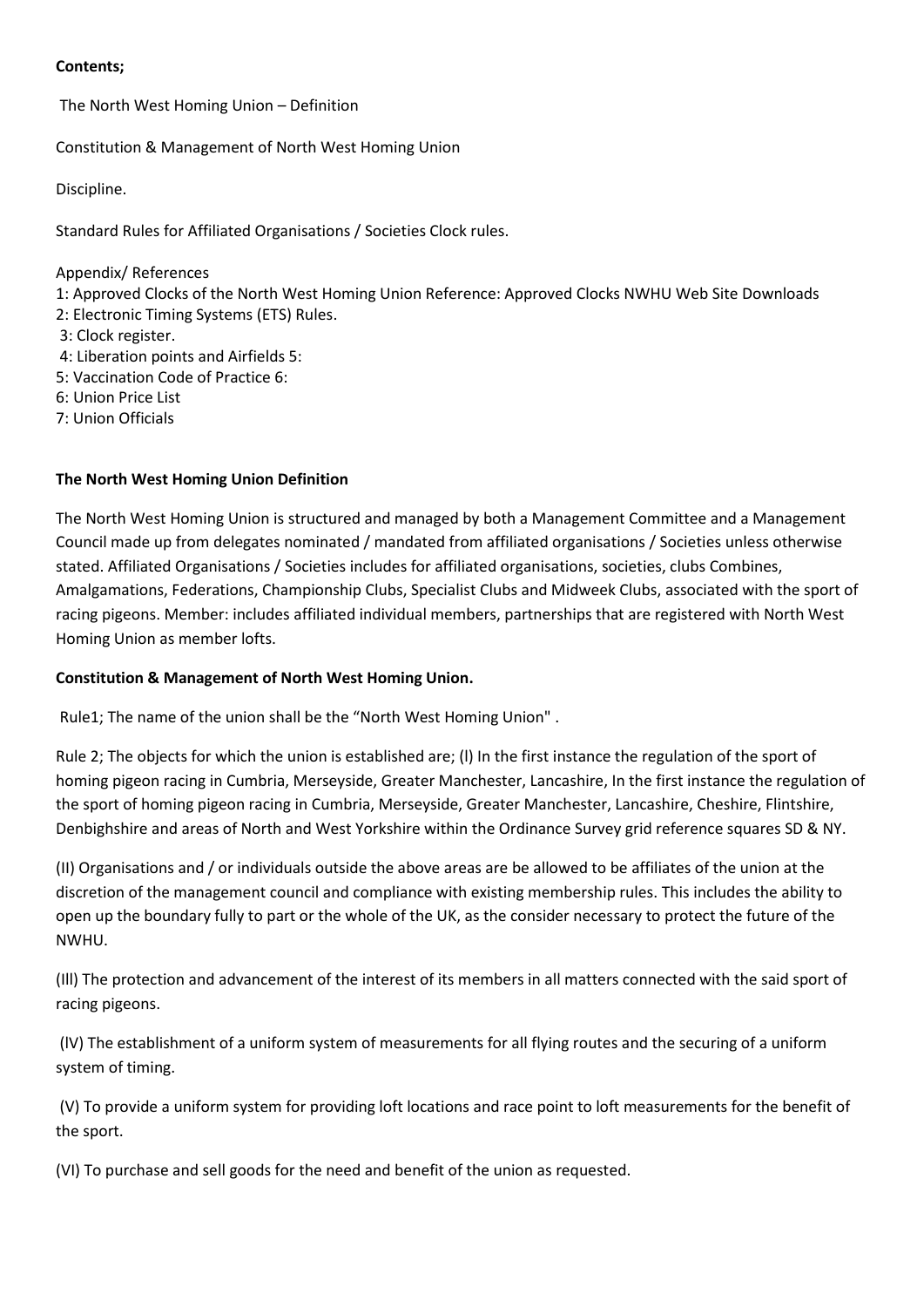Rule 3; "The council" means the management council of the union as hereinafter mentioned. "Councillor" is a delegate elected by a club as a representative on the council. "Secretary" means the secretary of the union unless otherwise stated.

Rule 4; The Union Management Committee comprises of the President, Senior Vice Pesident and six Vice-Presidents with support of the officers of the union when required.

Rule 5; The officers of the Union are the Management Committee comprises of 2 Auditors, Honorary Legal Adviser, Honorary Vice-president and Secretary.

Rule 6; The Management council reserves the right to reject any application it thinks fit without stating the reason.

Rule 7; Affiliated members are members of Organisations / Societies affiliated to the union. Federations, Amalgamations and Combines consisting of Organisations / Societies affiliated to the union shall be deemed as bodies affiliated to the union. Individual members are persons individually elected as members of the union in the manner hereinafter provided.

Rule 8; Any homing organisation / society established within the area defined in rule 2(i) may apply to the union for admission as an affiliated organisation / society. Such application shall be made to the secretary in writing, giving names and addresses of officials and the radius or boundaries. Each application for membership shall state that the organisation does not have members suspended by any other homing organisation / recognised Union. The secretary will publish provisional admission in the fancy press. The cost of the advertisement will be paid for by the applying organisation. If no objection to such admission be received within 21 days from publication, such admission will then be automatically confirmed.

Rule 9; Objections may be made to the admission of any society or organisation to the union by a member of the union on behalf of an affiliated society or organisation, but only within the 21 day period stipulated in rule 8. Such objections must be in writing and signed by a responsible officer of the objecting society.

Rule 10; If an objection to admission is received within the 21 days of the publication of provisional acceptance the secretary will give limited and reasonable notice of the objections and of the matters therein alleged to the applicant society. The applicant may give an answer in writing to such objections. Objections shall, as soon as practicable after the expiration of such notice, be considered and determined by the union, who may admit or reject the applicant society, subject to an appeal to the delegates in council meeting hereinafter provided. The union shall not be compelled to state the reasons for their decision.

Rule 11; Upon the admission of any such society to the union the same shall become an affiliated society of the union, and the members thereof for the time being shall be members of the union, and shall be known as affiliated members.

Rule 12; Any individual may become a member of the union upon application to the secretary of the union. Such application shall be made upon a form to be obtained from the secretary or downloaded from the unions website, and shall be signed by the applicant, and by two members of the union.

Rule 13; No member shall be entitled to any of the privileges or benefits of the union until he/she has signed and returned the membership form provided and has paid his / her subscription.

Rule 14; Upon the acceptance of membership, these rules, including any subsequent alterations or modifications thereof duly made in pursuance of a resolution, shall become and be deemed to constitute a binding contract between such member and the union and all other members thereof.

Rule 14b: Where individuals or Organisations have been disciplined by another Union or Association solely for beig a member of or racing rings of, the NWHU, the Union would not recognize the legitimacy of those disciplinary actions and would allow membership.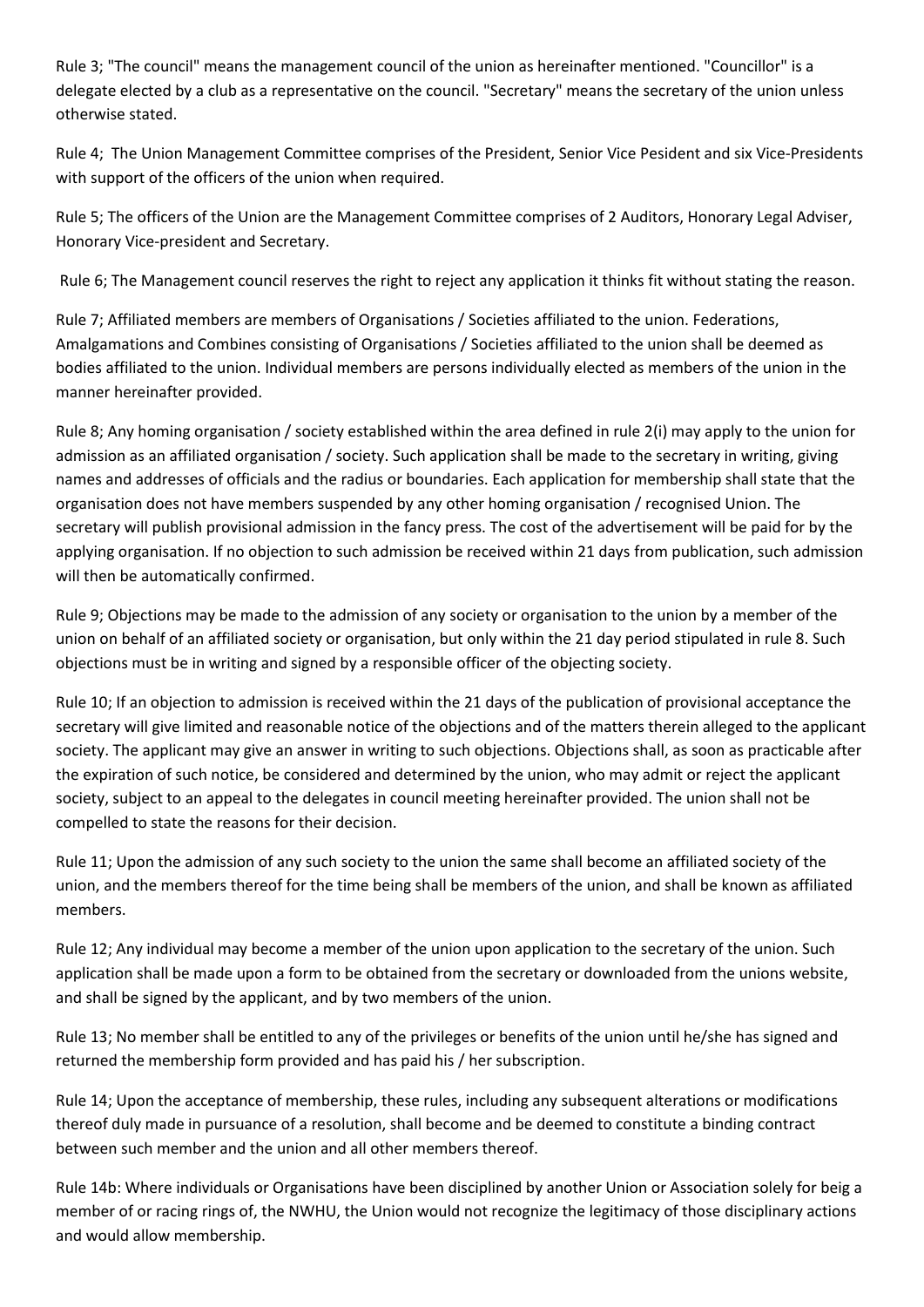Rule 15; Affiliated societies shall contribute to the funds of the union an annual subscription which shall be reviewed annually, including honorary and noncompeting members, provided that where any person is a member of more than one affiliated society, one only of such societies shall be liable for subscription in respect of each member. Children under the age of 16 as at 1st April in the given year shall not be liable for that year's annual subscription. In the case of partnerships, each partner shall be reckoned as a separate member (subscriptions will not be liable from any deceased member of a partnership) any person not an individual member, and who is a member of more than one affiliated society, must elect to be assessable for subscription by one of such societies, and must give notice of election to that society and to any other society of which a person is a member.

Rule 16; A member may race to one loft location only and may not also be included in a different partnership racing to the same location or elsewhere.

Rule 17; Affiliated Combines, Amalgamations, Federations, Championship Clubs, Specialist Clubs and Midweek Clubs shall pay an annual registration fee for each organisation or club, a sum that shall be reviewed annually.

Rule 18; Partnerships. Agreement forms are available from the secretary for completion which state the terms of partnership. Partners failing to comply with this rule forfeit the right of appeal in any disputes which may arise between such parties. Proof of dissolution is to be given on the dissolution form also available from the secretary which must be signed by the partners.

Rule 19; Every society shall, before the 1st April in each year furnish to the secretary of the union a list showing the names and addresses of its members, together with the subscription payable by such society to the union in respect of its members. Such list shall distinguish the members, if any, in respect of whom the society is not liable for subscription, and shall indicate the society liable for subscription in respect of such members.

Rule 20; An individual member shall pay a subscription to be reviewed annually direct to the secretary.

Rule 21; Rules can only be altered, added to, or deleted at an annual general meeting with the assent of at least twothirds of the eligible voting members present/

Rule 22; No officer or official of any affiliated society shall be deemed to be an agent of the union, and the union shall not be bound by, or liable, in respect of any act, default, or omission of any such officer or official.

Rule 23; Officers or officials of the union shall in all matters wherein they are authorised to act by these rules be deemed to be agents of the union. Rule 24 The council of the union shall be the controlling body of th

Rule 24; The council of the union shall be the controlling body of the union except appeal cases. (l) Each club will have one vote for its voting members (that is members that pay their annual union subscription via that club). (II) The NWHU president shall have a casting vote only. (lll) A member belonging to more than one club shall only be entitled to vote in the club through which their subscription is paid to the union. (lV) All individual members attending a union / council meeting shall not have an individual vote but have one vote for every 20 individual members present or part thereof. (V) All propositions excluding rule changes shall be decided on a simple majority (show of hands). (Vl) Where a card vote is taken the number of votes on the delegates card shall be counted to decide the issue. (Vll) Delegates attending union agm shall furnish to the union secretary a certificate stating that he/she represents the club and certificate shall be signed by club officials.

Rule 25; The Management Committee shall deal with all appeals and their decision is final. All disputes must be heard by the club and federation to which the member belongs before being accepted by the union secretary. Note All dispute cases must be heard as soon as possible / practicable.

Rule 26; General meetings shall be held at least once in each year after the AGM, however management committee may call a Spring and Autumn meeting. The Annual General Meeting (AGM) shall be held not later than the third week in December in each year on a date to be fixed by the Management Committee. Societies must be notified at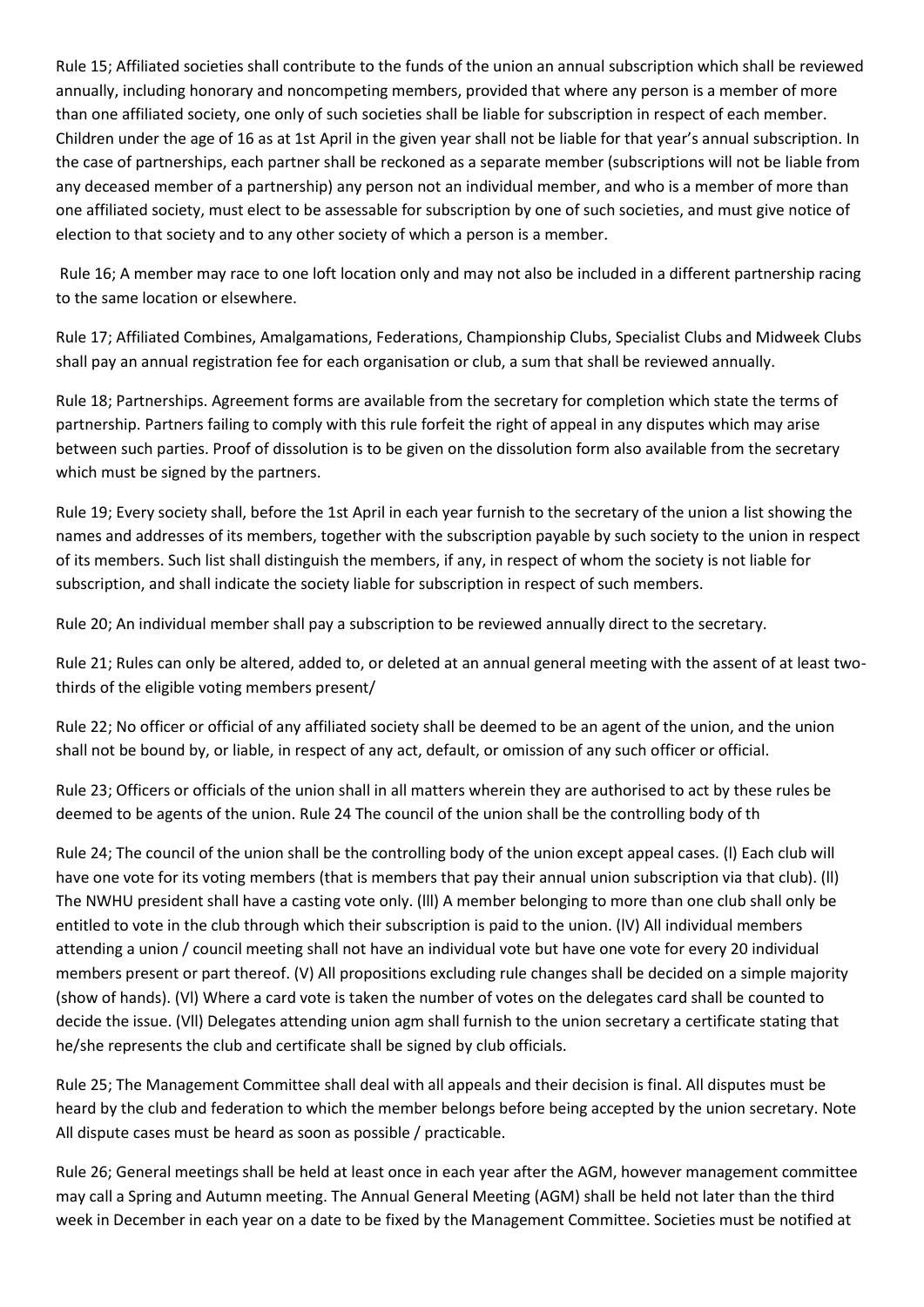least six weeks prior to the AGM that propositions must be in the Secretary's hands 28 days prior to the AGM and at least 21 days' notice must be given to the societies, with an agenda of the business to be conducted at such meeting together with a statement of accounts & balance sheet for the past year, and any other recommendations or business as may be submitted by the Management Committee.

Rule 27; A special general meeting shall be called by the secretary upon the direction of the management council or management committee and in accordance with such direction.

Rule 28; No business shall be transacted at any general meeting except the approval of the accounts of the union unless a quorum of councillors is present at the time when the meeting proceeds to business. Eight councillors shall constitute a quorum.

Rule 29; The voting shall, in the first instance, is by a show of hands, but any councillor may demand a poll of the councillors actually present, which shall be decisive of the question before the meeting.

Rule 30; The declaration of the chairperson that a resolution has, or has not, been carried shall, unless a poll is demanded, be conclusive.

Rule 31; The officers of the union shall be elected at the Annual General Meeting, and hold office for one year. Any officer shall be eligible for re-election. Nominations for these offices should be submitted to the union secretary by clubs not later than 28 days prior to the AGM in order that they can be put on the agenda for the said meeting. If any office is not covered nominations will be taken from the floor at the AGM.

Rule 32; The secretary of the union shall be considered a full time position and contract given, and any vacancy shall be appointed by the management committee subject to confirmation by the next General meeting. It shall be the duty of the secretary (amongst other things) to attend all meetings of the management council and management committee, and to keep the minutes thereof. All monies received by the secretary of the union either as payment for services rendered or in respect to the business of the union, shall be shown in the accounts.

Rule 33; The president, or in his absence the Snr. Vice President, shall preside at the meetings of the council. In the absence of the president and the Snr. Vice President, the councillors present shall elect one of their own number to act as chairperson.

Rule 34;Income and Expenditure shall be recorded and a statement of accounts prepared annually by the secretary of the union and the auditors shall examine the books and accounts and shall certify whether in their opinion the annual accounts represent a state of affairs in accordance with their findings.

# **Discipline**

Rule 35 If any member of the union shall be guilty of any dishonourable conduct, or of such other conduct as in the opinion of the union renders them unfit to be a member of the union, or wilfully breaks the rules of his organisation, or of the union or refuses to comply with any decision of the union upon any matter affecting the sport of homing pigeon racing or exhibition, the union may suspend such member from the privileges of the union for such period as the union may determine. During the period of suspension, the person suspended shall be incapable of being a member of the union and shall cease to be a member of any affiliated society or societies to which he may belong at the date of such expulsion or suspension, and shall be incapable of becoming a member of any other affiliated society or societies. No address or loft belonging to or used by a suspended member shall be recognised by the union during the period of their suspension, unless the union shall otherwise determine. Further, that in case a member is found guilty of fraud in connection with the sport the union may, if they deem it desirable, declare the whole or any part of the birds that competed, to the suspended address or lofts, during the season when such fraud was committed, to be ineligible to compete in races in which union members are permitted to compete. The termination of the suspension of the member shall free all the birds that in consequence of such suspension may have been declared ineligible to compete as above. It shall, however, be within the right of any member of the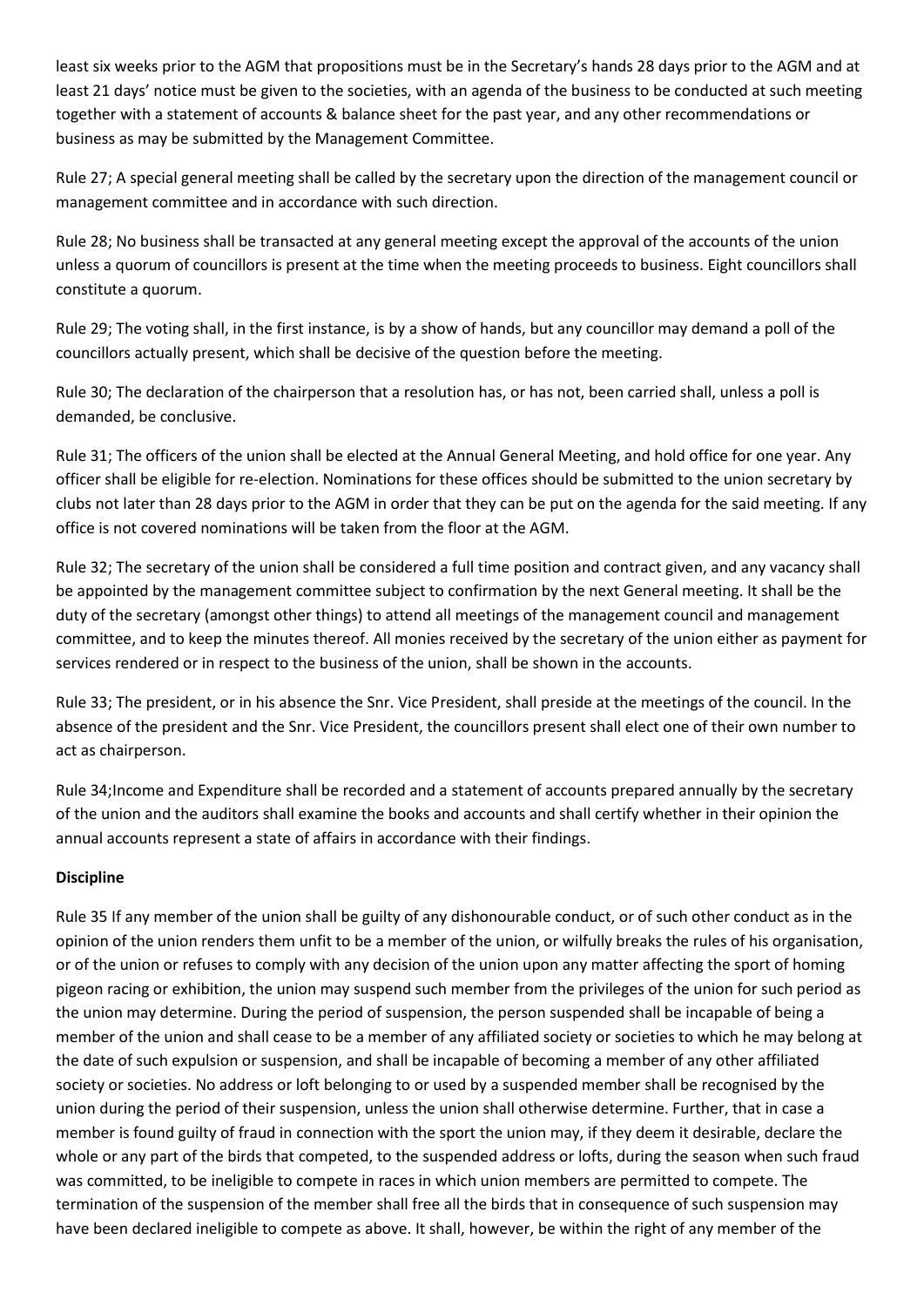union, at any time to apply for the 'freeing' of any such ineligible bird or birds, and the union may, if they deem fit, grant such request on such terms and conditions as they think desirable.

Rule 36; If any affiliated society shall, in the opinion of the council, conduct its affairs in a manner unbefitting an affiliated society of the union, or shall break, or refuse to conform to the rules of the union, or shall refuse to comply with any decision or resolution of the council, or shall purport to retain as a member of such society, or in any way admit to the privileges of membership any person duly suspended from the union during the period of their suspension, the council may, in such cases, suspend such society for a period as the council may determine.

Rule 37; Upon suspension of any affiliated society, all members of such society shall, during the period of such suspension, cease to be members of the union, provided that a member of any suspended society who is also a member of any other duly affiliated society may, with the permission of the union. Provided also that with the like permission any member of a suspended Society shall be eligible for election to any other affiliated society of the union, or may, with the like permission, become an individual member of the union. The application for such permission shall be by letter addressed to the union secretary, and the decision of the committee thereon may be given without holding any formal enquiry or hearing any evidence, but shall be subject to appeal to the union.

Rule 38; When a club is satisfied that a member has tampered with a timing clock, the club shall send the clock in question to the secretary of the union, and if after investigation the union are of the opinion that the case is proved. The member may be dealt with as the management committee of the union think fit. Membership of the union is subject to this condition.

Rule 39; Disputes between members and any society to which they may belong including appeals from any such decision of the society shall be heard and determined by the management committee. Notice of appeal from the decision of a society to the union shall be within 21 days from the hearing by the society, except in cases of fraud subsequently discovered. Financial provision as advised by the secretary at the time is to be provided by the requesting parties.

Rule 40; Where, on an appeal by a member against a decision of his society suspending such member, the management committee affirms the decision of the society, such decision of the union shall have the same effect as a decision of suspension from the union under rule 38 hereof.

Rule 41; Where any question or dispute is hereby authorised or required to be heard or enquired into by the management committee, the following provisions shall have effect; (l) Such matter shall be heard before the management committee. (ll) Ten days notice of the date and place appointed for such hearing shall be sent by recorded delivery letter to the society and member affected. Such notice shall state specifically the nature of the question arising for decision, and shall give particulars of the charges, if any, alleged against any society or member (lll) Upon proof of the posting of such notice, the management committee shall have power to proceed with the matter in the absence of any party affected (lV) The decision of the management committee shall be final. (V) The management committee shall hear the evidence of the parties and of any witness that may be tendered on their behalf. The management committee may also receive and consider written statements or explanations furnished by the parties. Evidence given orally shall be taken down in writing by the secretary or other responsible person appointed by the management committee. (Vl) The decision of the management committee shall as soon as practicable, be communicated to the parties affected, and shall take effect from the date thereof.

Rule 42; In any case of appeal taken before the management committee the parties to the appeal may be legally represented at their own expense if they should so desire.

Rule 43; No member shall be allowed to sit and adjudicate upon any case in which, it is the opinion of the majority of voters present, they are an interested party.

Rule 44; The union may promote, manage, and hold races, exhibitions or shows of appliances connected with the sport, and may offer and award prizes for competition at such exhibitions or shows, and may admit competitors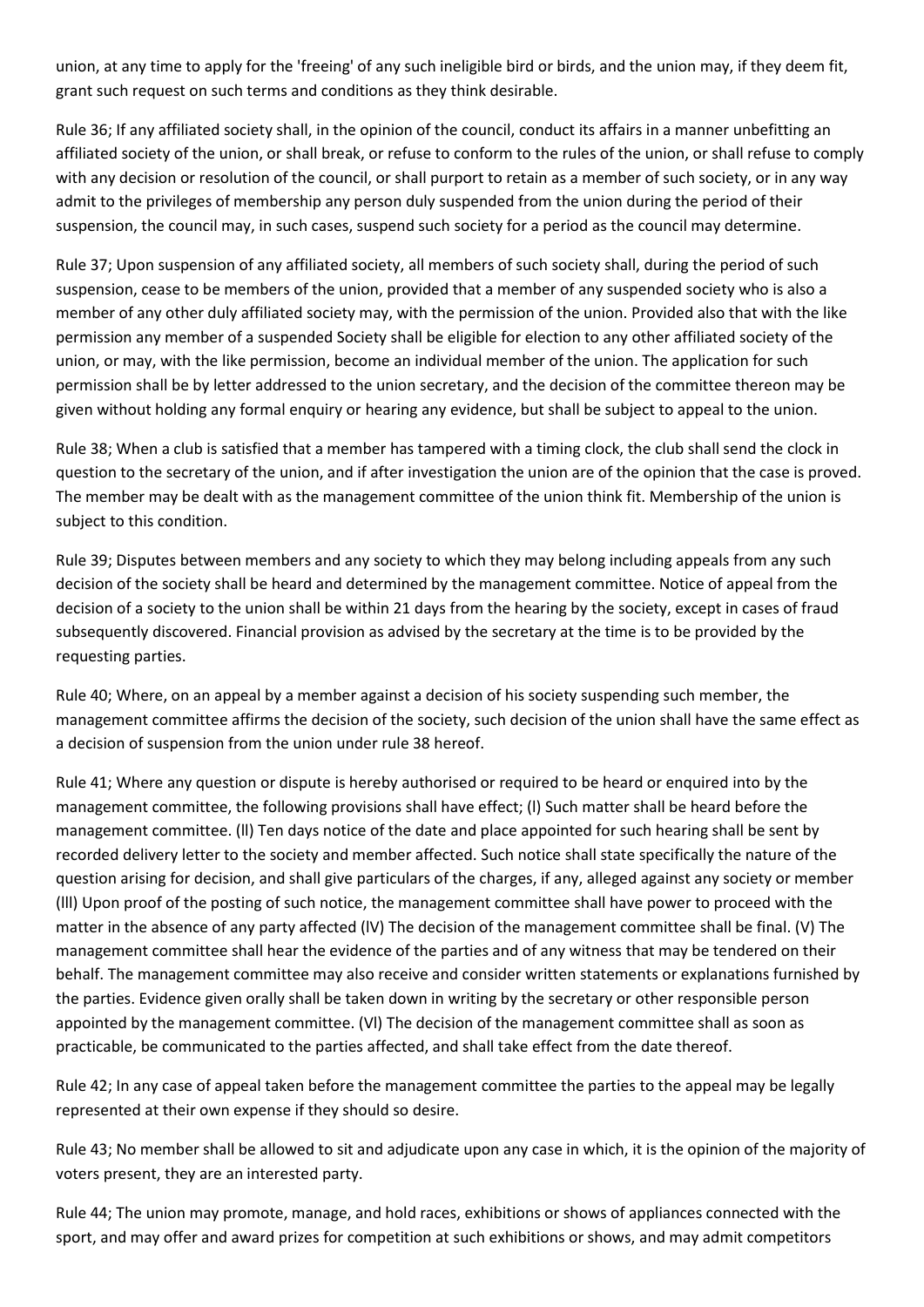thereto (whether members of the union or not) on such terms as they think proper, and may make contributions from the funds of the union to similar exhibitions or shows, whether managed or held under the direction of members of the union or of other persons.

Rule 45; The union shall have power, so far as the law allows, to provide, or assist in providing, legal advice and assistance to its members in respect of all questions arising out of, or connected with, the sport of homing pigeon racing or exhibitions, the breeding, training, custody, sale, purchase, or conveyance of racing pigeons, or which, in the judgement of the management committee directly or indirectly affect the interests of the union, and may offer and pay rewards for information touching such matters.

Rule 46; Any application by a member or society for legal advice or assistance shall be made in writing to the secretary of the union, and shall be accompanied by a written statement of the facts of case and any evidence which can be provided in relation thereto. The president, vice -president and secretary may take steps as they deem expedient in the matter, or may refer the same to the committee. The union will pay the first consulting fee.

Rule 47; The management council shall have power to initiate criminal proceedings or otherwise to take such other steps as they may think expedient to procure or assist in procuring the punishment of offences which, in the opinion of the council, affect the interests of the union, and may offer and pay rewards for information touching such matters. Note: The management committee may carry out a re-assessment of the rules at intervals not exceeding five years and would submit recommendations for changes to council. Note: The management council of the union where acceptable by the members of affiliated organisations make use for correspondence / communications email, text, social media. Standard Rules for Affiliated Organisations Societies

Rule 48; All open races and races additional to the club, federation, combine and amalgamation programme must be licensed by the union. The rules governing every race must be forwarded to the secretary of the union on a completed open race application form (available from the union secretary) accompanied with a fee of £5.00. Applications must be forwarded to the union secretary 21 days prior to the date on which the said race is to be held.

Rule 48a; Secretaries are requested to note that all club, pool and open races arranged for dates other than those fixed in the official programme must be licensed by the union under this rule.

Rule 49; No person shall be permitted to compete in any open race, or in any show or exhibition held by, or under the rules of the North West Homing Union, except where they are a member of another recognised unions, with birds wearing the recognised union life rings.

Rule 50; All birds racing or exhibiting must carry a complete recognised union life ring.

Rule 51; In all races including produce races and stakes carried on it shall be deemed to be the life ring and not the bird that is entered. All NWHU rings bought through clubs, federations, combine, and amalgamations are entitled to compete for all returns from purchases made through that club, federation, combine or amalgamation. The exception to this rule is that when a pigeon wearing a 'gold ring' for a specific race is transferred, the new owner may not enter that 'gold ring' race in which it was intended to compete for its original owner.

Rule 52; Any member of the union receiving notification of any bird found must within 7 days communicate with the finder where they are a fancier. Where the finder is a non-fancier then they must communicate with the finder with 24 hours. If both parties agree, the pigeon may be transferred to the finder. Should the finder not agree, the owner must arrange for the pigeon to be returned at his own expense. Failure to claim the pigeon within 14 days will entail suspension. The owner must not request the finder to kill the pigeon. Any member racing or showing a pigeon which is not registered in the said members loft is liable to suspension.

Rule 53; Life rings sold to clubs and members shall be at such prices as fixed by the management council. Any organisation ordering in excess of 6000 rings will receive a 10% discount on the price as fixed by the council.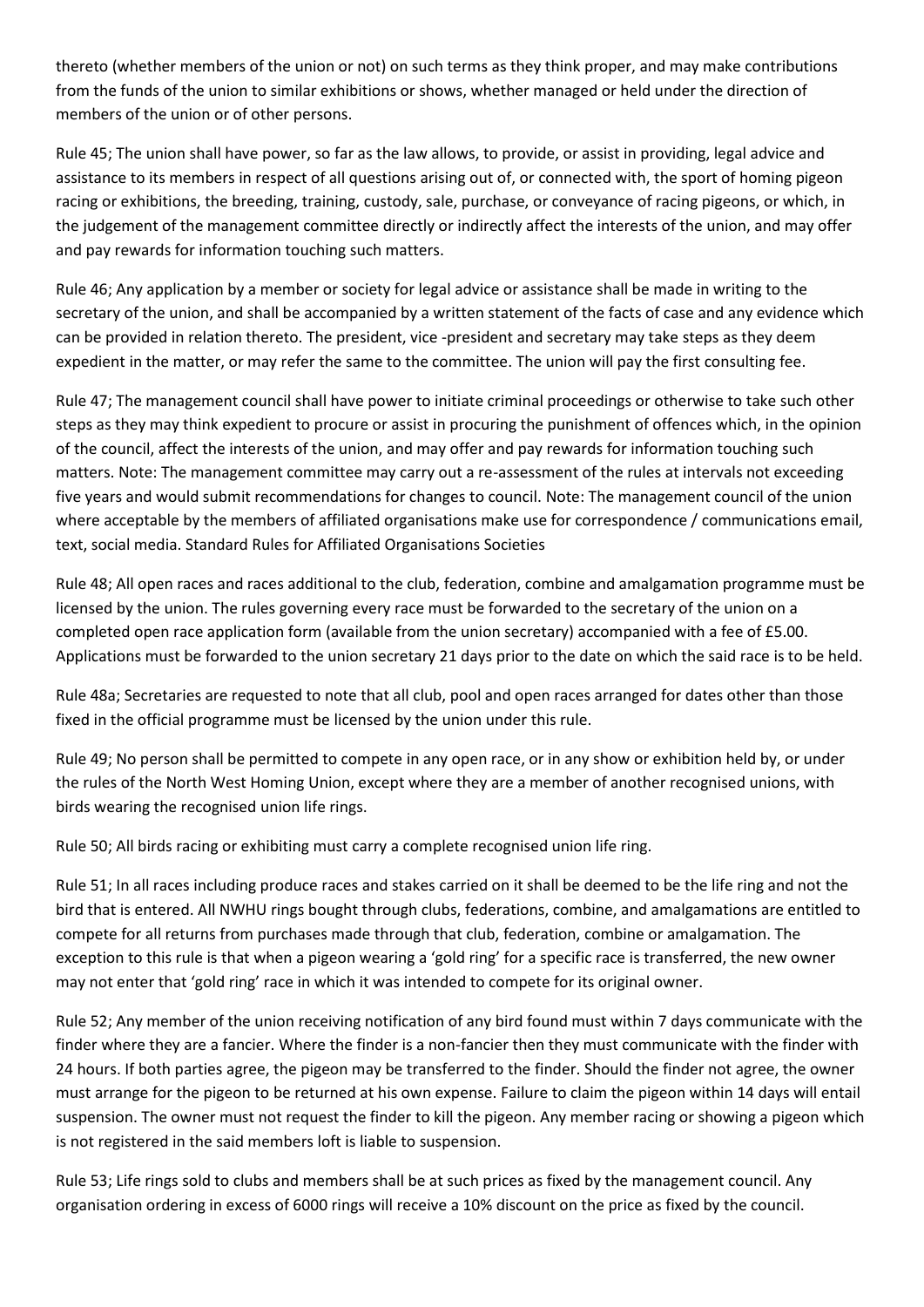Rule 54; a) Societies must by the 1st March each year, have paid for the rings ordered and forwarded to the union secretary a complete list of all rings sold together with the names, addresses and contact telephone numbers, email addresses of the purchasers. Failure to comply will result in a fine of £10 being imposed on the offending society. Should the ring list or payment not have been received by 1st April a further fine of £20 will be imposed. The higher level fine on a society will be repeated if, by the 1st May monies due or the ring list has not been received by the union secretary. In such an event, the matter will be referred to the management committee for further action.

b) Societies requiring additional life rings must submit payment with their order and include postage costs where necessary. At each month end an the union secretary.

Rule 55; Transfer and registration of rings. Each member purchasing NWHU rings either via his / her society or direct from the union will on request with order two free transfer forms. Subsequent transfer documents required can be obtained from the union secretary at a cost of 20p each, plus postage at cost. The form must be completed and forwarded to the NWHU secretary accompanied by 2 stamped addressed envelopes for registration. Copies will then be returned to the new owner and vendor and a copy will be retained by the union. Transferred pigeons may not compete in shows or races until 14 days after plus postage at cost. The form must be completed and forwarded to the NWHU secretary accompanied by 2 stamped addressed envelopes for registration. Copies will then be returned to the new owner and vendor and a copy will be retained by the union. Transferred pigeons may not compete in shows or races until 14 days after the date shown on the transfer form. new Transfer Forms are available to download direct from the NWHU website (www.nwhu.co.uk) free of charge.

Rule 56; Change of Address. This shall be notifiable to the secretary who will provide change of address forms on request plus postage at cost for the rings to be registered to the new address.

Rule 57; Award cards and diplomas given for racing or showing shall have the full metal ring numbers written or printed and other relevant information given. The cards to be signed by an officer of the organisation.

Rule 58; Auctions and Sales. On completion of a purchase or purchases, signed transfer forms shall be furnished to the purchaser. They shall be signed by the registered owners, or in the case of a deceased person, by the executors.

Rule 59; Not used.

Rule 60; Conveyer's, assistants and liberators must be licensed by the union. Licenses should be obtained from the union secretary and renewed annually. Licences are valid from 1st January to 31st December in each year. The fee is £5.00 per licence.

Rule 61; Shooting. A reward of £25 for information leading to a conviction.

Rule 62; Verification of ring ownership may be obtained from the union secretary.

Rule 63; The society may carry out a re-assessment of the rules at intervals not exceeding five years and would submit recommendations for changes to members.

Rule 64; Should any member of the management committee in attending the meetings of the council or committee require reimbursement of expenses it will be met from union funds.

Rule 65; Any fancier competing in an open race promoted by an organisation other than his or her parent society will be subject to the rules of that organisation during that open race, from marking until the official result has been accepted.

Rule 66; In organisations where the use of the result is allowed for secondary races (ie. Duplication from that organisation race) the organisation is only liable for return of entry fee & pools (in case of unwound clocks etc) within its own race and not within the secondary race. Note: for Societies -where notices and communication is required in writing organisations / societies can with the agreement of its members use email, text and or social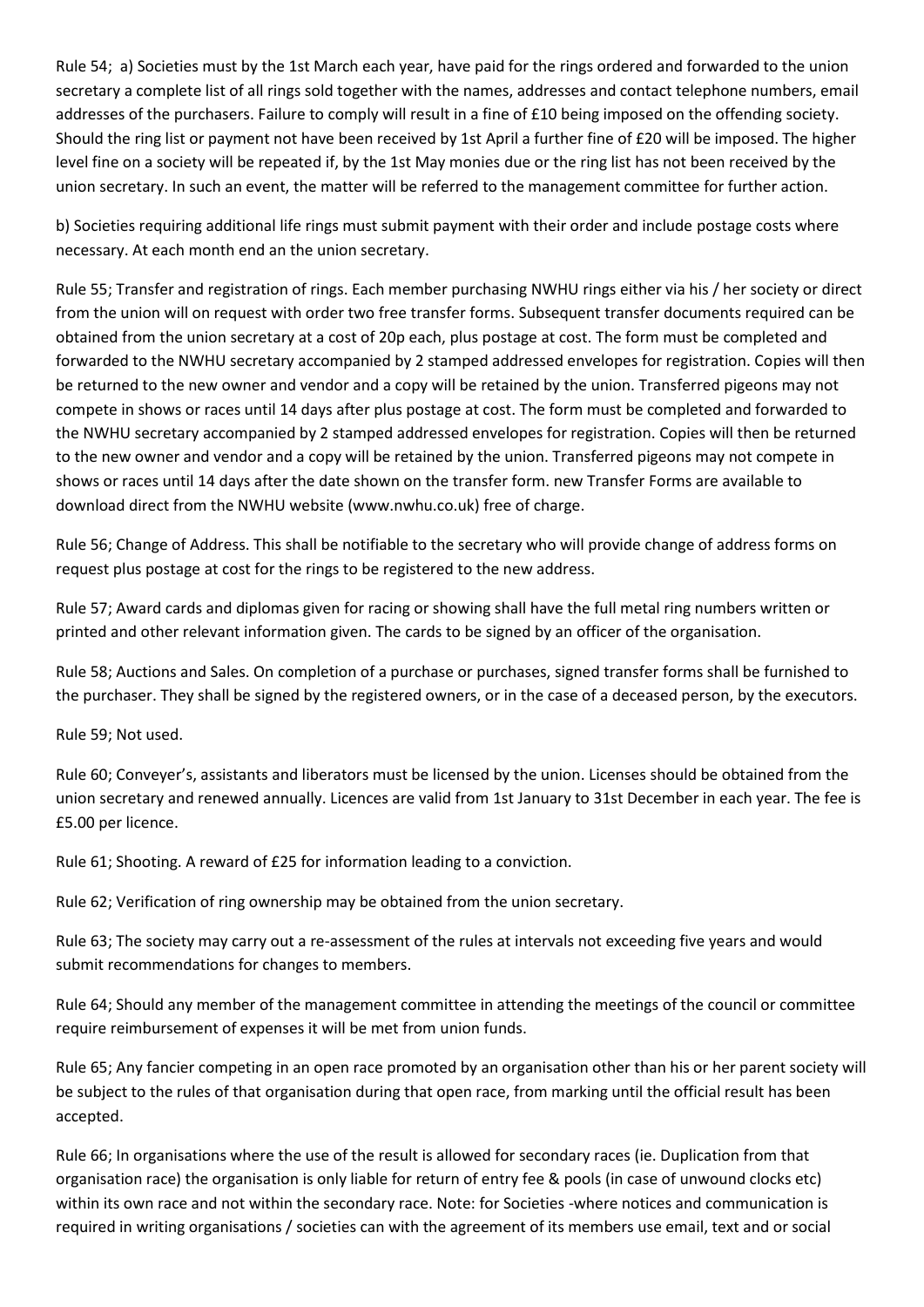media as a means of distribution. All notices requiring a resolution by members is to be recorded in the minutes book.

Rule 67; That a society be registered with the Union and make known its Name, headquarters at location and its radius / boundary and flying route.

Rule 67a: A society governed by a radius or boundary, the lofts of the members must be situated within such radius or boundary at the time of admission to the society. Should a member remove his loft outside this radius his competitive membership shall cease, except when the society extends its boundary to incorporate the member new loft location.

Rule 68; The officers of the society may consist of a President and VicePresidents, but must consist of Chairperson, Vice-chairperson, Treasurer, Auditors, Emergency Committee and Secretary to be elected annually. All decisions of emergency committee on any point must be ratified at the next general meeting.

Rule 69; An Annual General Meeting for the election of officers and for fixing local or domestic rules must be held annually. (l) The secretary of the organisation must notify each member in writing at least six weeks before the annual general meeting of the date, time and place at which such meeting will be held. (ll) In the case of federations, combines and amalgamations, such notice shall be sent to the secretary of each organisation affiliated to such federation, combine or amalgamation. (lll) In combines, the secretary shall notify secretaries of federations and amalgamations, who will then notify secretaries of their organisations. (lV) No local or domestic rule shall be made which override any of the union rules. Any member of the organisation wishing for alteration or additions to local or domestic rules must give notice of the proposed alterations or additions in writing to the secretary, at least 28 days previous to the holding of the annual general meeting, (V) The secretary of the organisation must notify each member of the organisation of such proposed alterations or additions at least 10 days previous to the meeting. (Vl) In any case where a proposition is on the agenda for the annual general meeting and the proposer is absent a proposition shall be dealt with if seconded from the floor. (Vll) Any rule made at the annual general meeting is binding until the following annual general meeting.

Rule 70; Anyone wishing to become a member of a club shall apply in writing in the first instance and the application placed on agenda to be dealt with at the first available meeting. The applicant shall be proposed and seconded by members of the society, and shall be elected by a simple majority of the members present. Applicants not to be present during voting. Applicants when elected must immediately pay entrance fee and union fee. Honorary members will receive no vote or make any proposition at any meeting and their union fee will be paid by the society concerned. Rule 71 The distances for all races flown under NWHU rules must be obtained from the measurement department of the NWHU as detailed in appendix.

Rule 71a; All NWHU Loft location to be mapped using one of the GPS units available from the Union on request and postage at cost.

Rule 72 ; That Cumbrian (Inc. the Furness area) societies are allowed to fly broken measurements for domestic races only.

Rule 73; No birds shall be accepted for competition unless all fees and union dues are fully paid to the club concerned by the member. Rule All birds entered for competition must be the absolute and exclusive property of the said members.

Rule 74; Members wishing to resign must do so in writing before the AGM or they will be held liable for their subscription for the following year. Membership continues until the current year's business is completed.

Rule 75; Should any dispute arise on any matter connected with the society, the same shall be referred to the officers and committee. Who shall then decide on a meeting of which both parties shall be notified in writing and the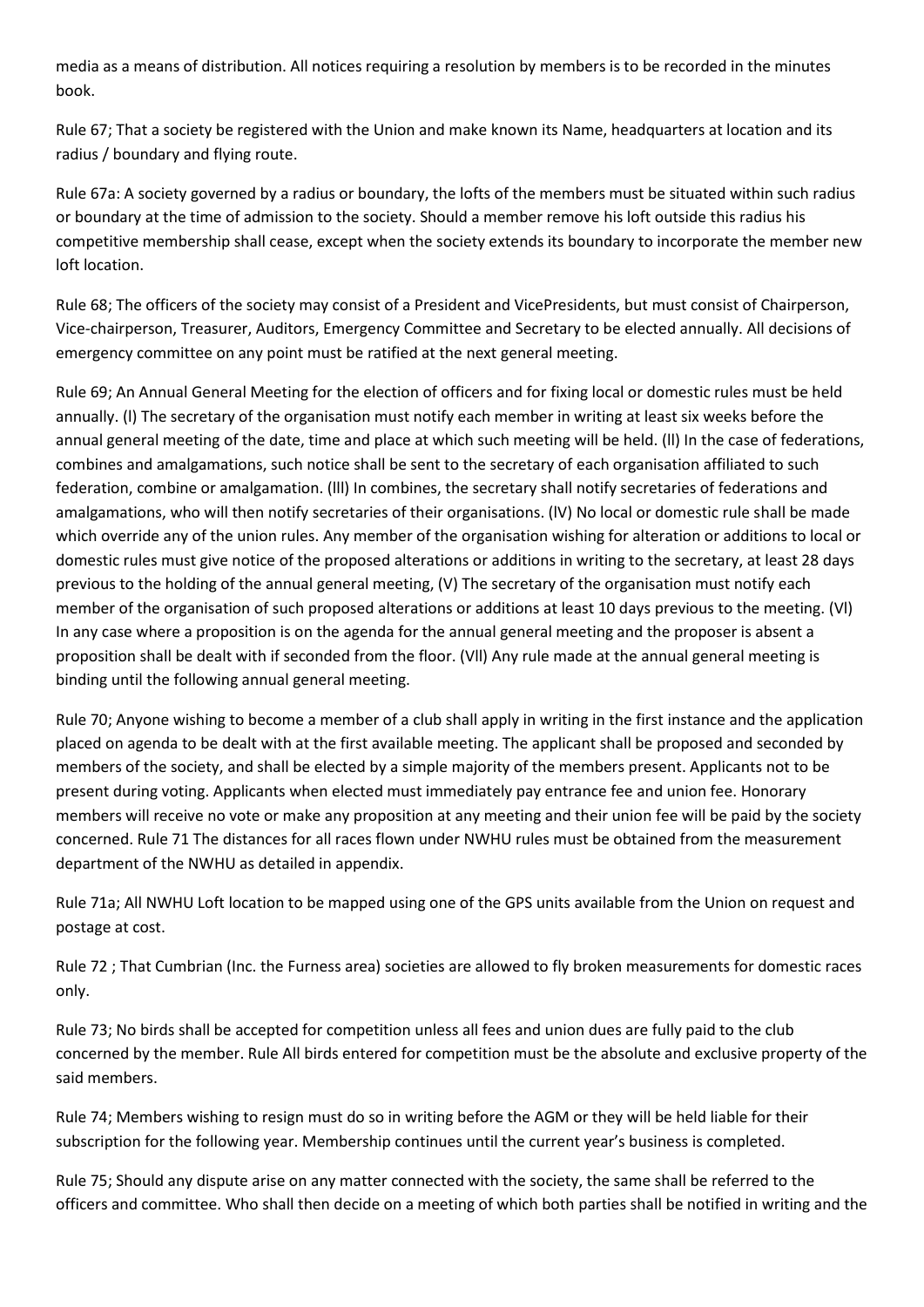nature of dispute shall be set out and a meeting called with 7 days' notice to all members of the committee in writing, who shall then have power to deal with the dispute in question.

Rule 76; A special meeting of which all members must be notified in writing may be convened at any time on a requisition being signed by at least the requester and 2 other member lofts in the affiliated society, who shall state the business for which Should any ruling of the chairperson be challenged, the members present shall decide procedure. The chairperson shall have a vote and a casting vote if necessary. If the chairperson is a member of a partnership, the other partner or partners do not have a vote. The chair is to be addressed respectfully at all times.

Rule 77; An emergency meeting may be convened at the earliest possible convenient time by the president or his representative to deal with matters of urgency which cannot be dealt with by normal procedure.

Rule 78; The secretary shall keep a record of resolutions, proposers and seconders, at club meetings, same to be confirmed at the next meeting and signed by the chairperson.

Rule 79; The chairperson is accorded full power as to order and procedure at club meetings. All members on these two points to be governed by the chair person

All race sheets and documents appertaining must be kept for at least two years.

Rule 80; The society shall not be dissolved, headquarters changed, or flying route altered or federation changed, except on the assent of at least two-thirds of the members present and voting at the annual general meeting or at a special meeting called for the purpose, of which every member must be notified in writing. Notice of such meeting must be given to the union secretary who reserves the right to be present at such meeting. In the event of a society being disbanded under this rule, assets of the organisation shall be realised and proceeds divided equally amongst the then active fully paid up members. One loft - One share. Upon dissolution of any organisation, all minute books to be returned to the union.

Rule 81; Delegates attending NWHU management council meetings must be properly mandated by their respective clubs on all matters and / or proposals on the published agenda.

Rule 82; Management Committee of the union reserve the right for a member to be present at any gathering where official business is taking place.

Rule 83; In cases where drug testing is deemed necessary, clubs are to use the facility organised by the union to be advised at the time.

Rule 84; Accounts. (l) The organisation shall have a banking or post office savings account, if practicable and where possible all payments shall be made by cheque signed by the secretary and another club official. The bank or post office pass book shall be laid on the table at each meeting for inspection by members. (ll) Every organisation shall prepare an annual balance sheet and issue same with the AGM agenda. (lll) Where it's not practicable for a society to hold a bank or post office account, the societies account book showing income and expenditure including receipts should be made available at meetings on request of members.

Rule 85; Any member expelled for dishonourable conduct or suspended as a defaulter, which has been confirmed by the union, will forfeit all rights and claim to the assets of the club, and shall be incapable of becoming a member or hold office in any affiliated society to the union. The society has the right to withhold all prizes won by such a member.

Rule 86; Arrears. Any member so being will be communicated with by recorded delivery letter, setting out the account which will also include postal costs, the member will also be informed that if the account is not paid within 21 days the said member will be suspended and the union informed.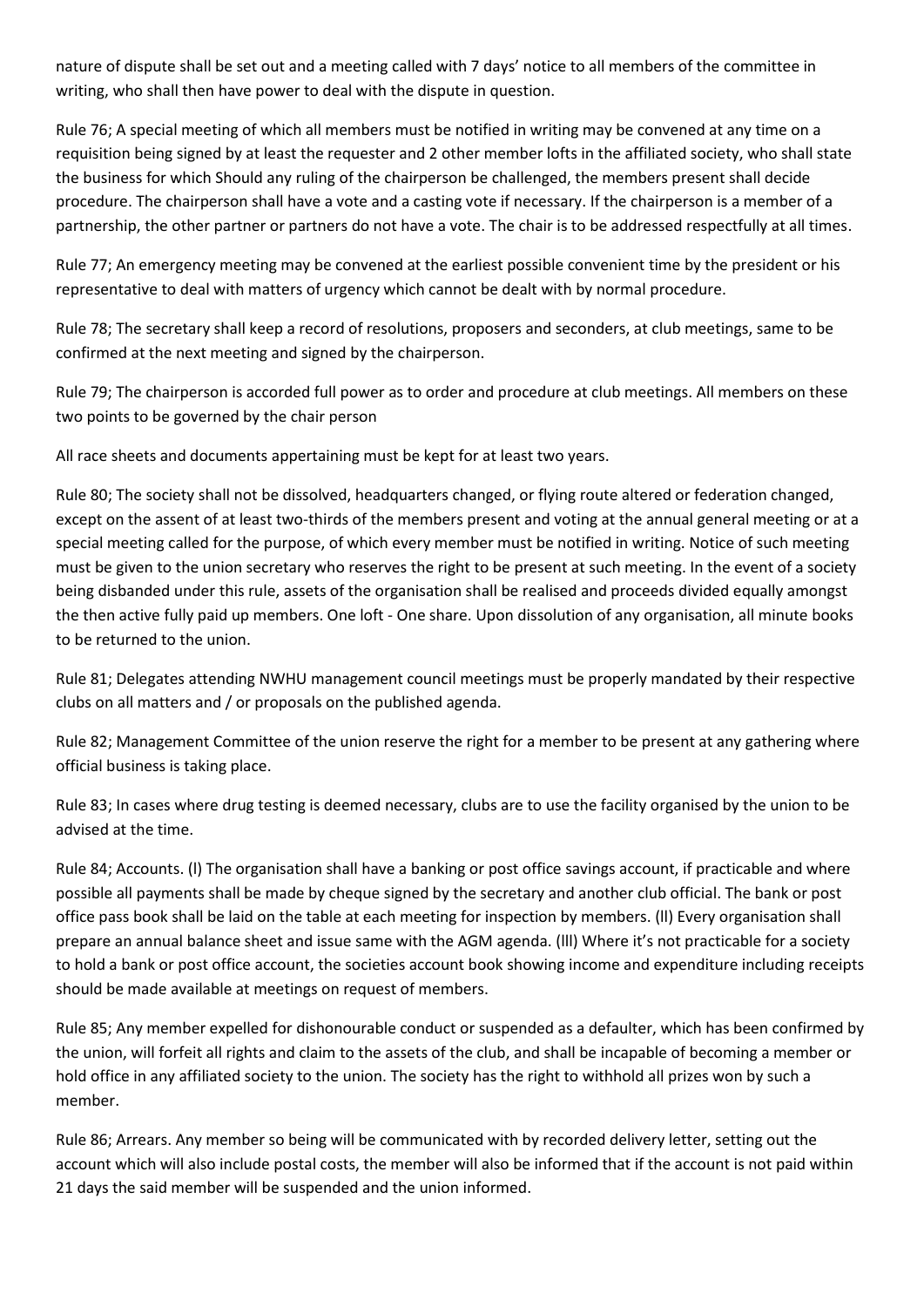Rule 87; Averages. All organisations shall declare races for average prizes before the racing season. A member must enter pigeons for all these races and time in all the races except any race or races declared void when the average will be taken on the remaining races. Standard Formula - total time divided into total distance = yards per minute. Or other awards system as declared in the societies rules.

Rule 88; Race closure. Organisations shall fix a closure for all races, either as a minimum velocity or a specified time of a chosen day.

Rule 89; Races - periods of darkness. Organisations shall fix a period of darkness for races extending beyond the day of liberation.

Rule 90; Race ringing / marking. No member shall be allowed to mark or race ring their own pigeons or take an active part in the pocedure whilst their own pigeons are being marked / race rung.

Rule 91; Wing stamping or address identification bands. All pigeons racing or training including young pigeons shall carry identity of either the club, member or both in the form of a wing stamp or identification band. Members must ensure that this rule is carried out as any member racing an unidentifiable pigeon will be liable for disqualification or suspension. No club shall erase the wing stamp marking of another club.

Rule 92; Trophies and Specials. All conditions in respect of trophies and specials and the wishes of the donors must be entered in the minute book before races commence.

Rule 93; Documents. The secretary or any member of any organisation shall not destroy any books, papers or dials without the permission of the members at the AGM. On the appointment of a new secretary, the organisation will be responsible for the transfer of all books, documents, papers, materials and equipment. the meeting is to be called. No business other than that set out on the agenda shall be dealt with.

Rule 94; Every member and official of an affiliated society shall be a member of the north west homing union, and shall be bound by the rules for the time being in force of that body.

Rule 95; Acceptance of these rules is a condition of membership. All rules will be strictly adhered to. Ignorance of same will not be accepted as an excuse.

# **Clock rules**

Rule 96; All members must time in their birds by means of a timing clock. No clock other than those recognised by the NWHU shall be used in any race. All clocks must carry a seal in transit and seal number must be recorded by the issuing society. Certificate issued for ETS clocks. All members must submit the clocks they intend using in the seasons races at least 14 days prior to the first race in which their society is to compete for three way testing. That within the three way test the locking bar on toulet clocks should only drop once. All mechanical clocks submitted for use in races shall be tested for a period of not less than 22 hours by clubs in each of the three positions, viz: upright in box, flat face down, flat face up and that a record be kept of the running of the clock which shall be signed by at least two persons conducting such a test. To be acceptable for use clocks must, when tested, have satisfied all the following requirements; (i) The maximum permitted rate of gain shall not exceed 5 seconds per hour. (ii) The maximum permitted rate of loss shall not exceed 5 seconds per hour. (iii) The difference between the variables in any two positions shall not exceed 5 seconds per hour. (iv) A certificate must be issued for a clock meeting and the test requirement.

Rule 97; Electro- Mechanical Electronic Clocks. Testing: clocks in this category submitted for use in races shall be tested by clubs for a period of not less than 22 hours during which any gain or loss must not exceed 5 seconds in the normal operating position and a record shall be kept of the running of the clock. When carrying out tests on t2, t3 t3s junior quartz clocks the following tests should be carried out with the clock closed. Ensure the thimble drum is in the start position (red showing) Push the plunger down until you hear the second "click". The plunger will now be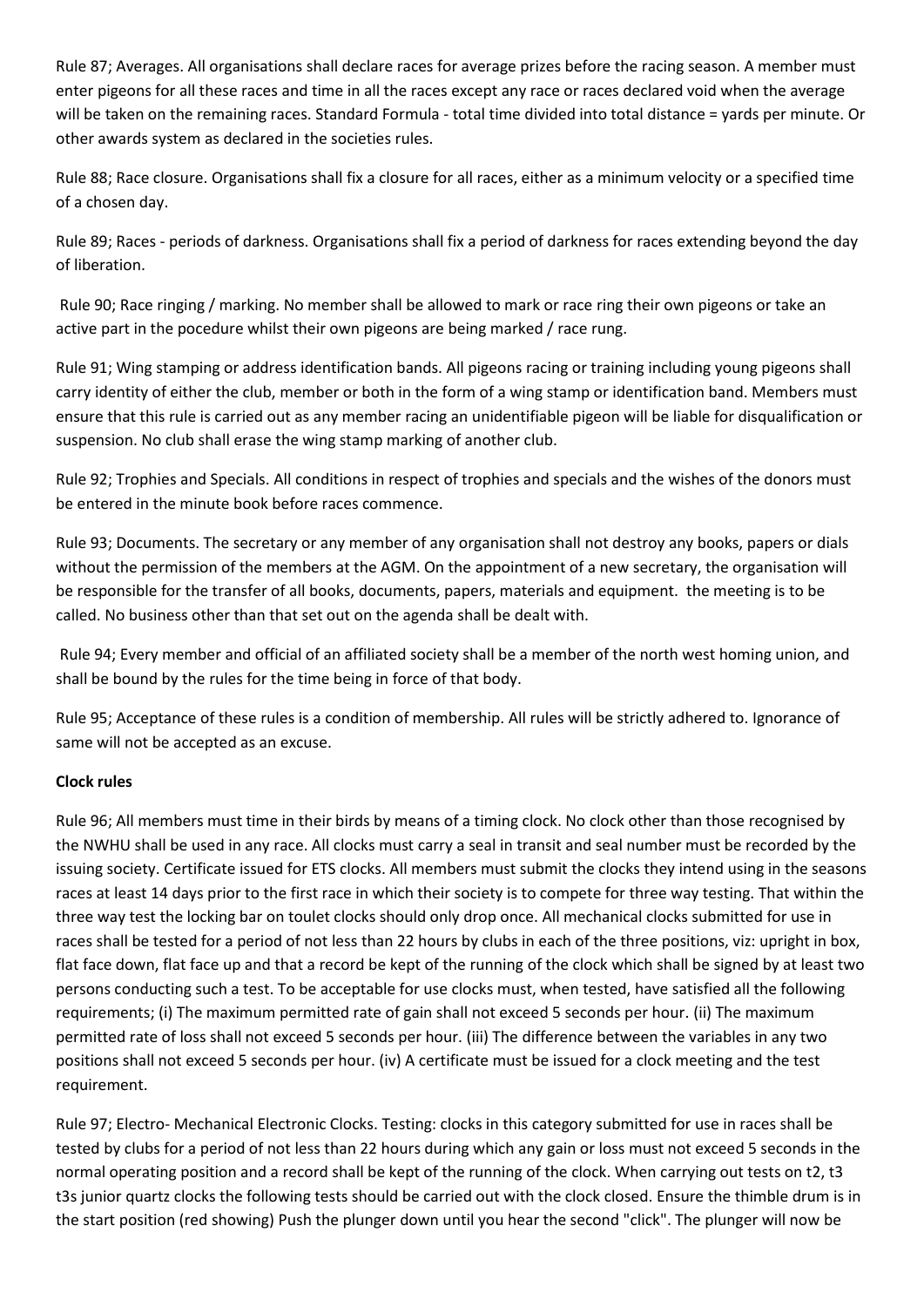two thirds down position. If you release the plunger at this point it should not return to the start position. The action can now be completed by pushing down completely and then allowing it to return to the top position. If the plunger is pushed down to the second "click" and it returns to the start position the clock will have recorded a time, but the aperture may not have moved. It is essential to record the aperture number before and after use. Any clock found to have more prints than corresponding apertures is faulty. This test should be carried out at least twice. If a clock is found to be faulty then it cannot be used for competition. Checking: - on checking, a data print out must be obtained and on which must be written the competitors name(s), race point / date, name of organisation and clock setters signatures. The print information should be cross-checked against the digital display information in the clock itself. This must be done prior to the opening of the clock. In the event of a power cut or breakdown of the print-out the information contained on the digital display can be manually recorded. Stopped clocks.

Rule 98; Should any competitors clock stop or be rendered useless, they may have same reset by a member of the clock committee or time into the nearest competitors clock. The time allowance for reaching such a clock shall be at the rate of five minutes to the mile on foot, three minutes to the mile on cycle. No allowance shall be made for motor driven vehicles.

Rule 99; Should a clock have varied more than at the rate of 5 seconds per hour, a fast clock shall be regarded as correct; a slow clock shall have double the lost time added. A stopped clock shall be treated as a slow clock. The maximum penalty for a slow or stopped clock shall be the time recorded by the master timer when the clock is checked. Should a members clock stop through not being properly set or wound up the competitor shall have their entry fees and pool moneys returned in full. In the races where entries are double race rung, the above will apply in cases where one rubber ring from an entry is clocked. When a competitor in such races times the second ring into another clock (own or otherwise) and the clock into which the first rubber ring was clocked, stops or is rendered useless, then a velocity will be awarded on the times derived from the clock containing the second rubber ring. Running times to be allowed should this clock be at another competitor's loft (nearest) then both clocks must be returned to headquarters for checking. Clock setting and checking

Rule 100; All clocks must be set by the official clock committee, who must sign names on back of dials and rolls used on clocks they set. Together with the name of race point and date. The clock record sheet or envelope must bear clock number, the time of setting, race and date. All printing clocks to show control strike at setting. Clock record sheets or envelopes and entry forms shall be placed in sealed boxes at headquarters at conclusion of clock setting. After the race the official appointed must fill in master, clock times and variations. One thimble only shall be taken at a time from the clock and checked. All clocks must be set and checked by master time taken from Greenwich over the radio by the last pip of the time signal or from the gpo speaking clock "tim' obtainable over the telephone, and all organisations make their own arrangements as to the getting and distribution of greenwich time. ETS Radio clocks can be used as master timer for non ets clocks provided the radio clock has been synchronised. That when a master timer has paper dials it must be struck along with each members clock, both at setting and checking. That the number of the receptacle showing on a competitors clock, when set to receive the first bird, must be booked on the club clock sheet and checked at clock opening.

Rule 101; When a competitor has more than one clock set for a race they must nominate which is their number 1 clock. The only time they can use a second or subsequent clock is when the number 1 clock is rendered useless or in the event of certain races such as channel races when the number 1 clock has been taken to the societies headquarters for checking.

Rule 102; No member shall assist in any way in the setting and checking of their own clock. Return of clocks

Rule 103; All clocks set for a race must be returned to the club headquarters on the day that the bird is timed in if a velocity is to be awarded. If a bird is not timed in, the clock must be returned under seal. Clock recordings

Rule 104; All dials and rolls used in races must leave a complete and permanent record of punctures and imprints.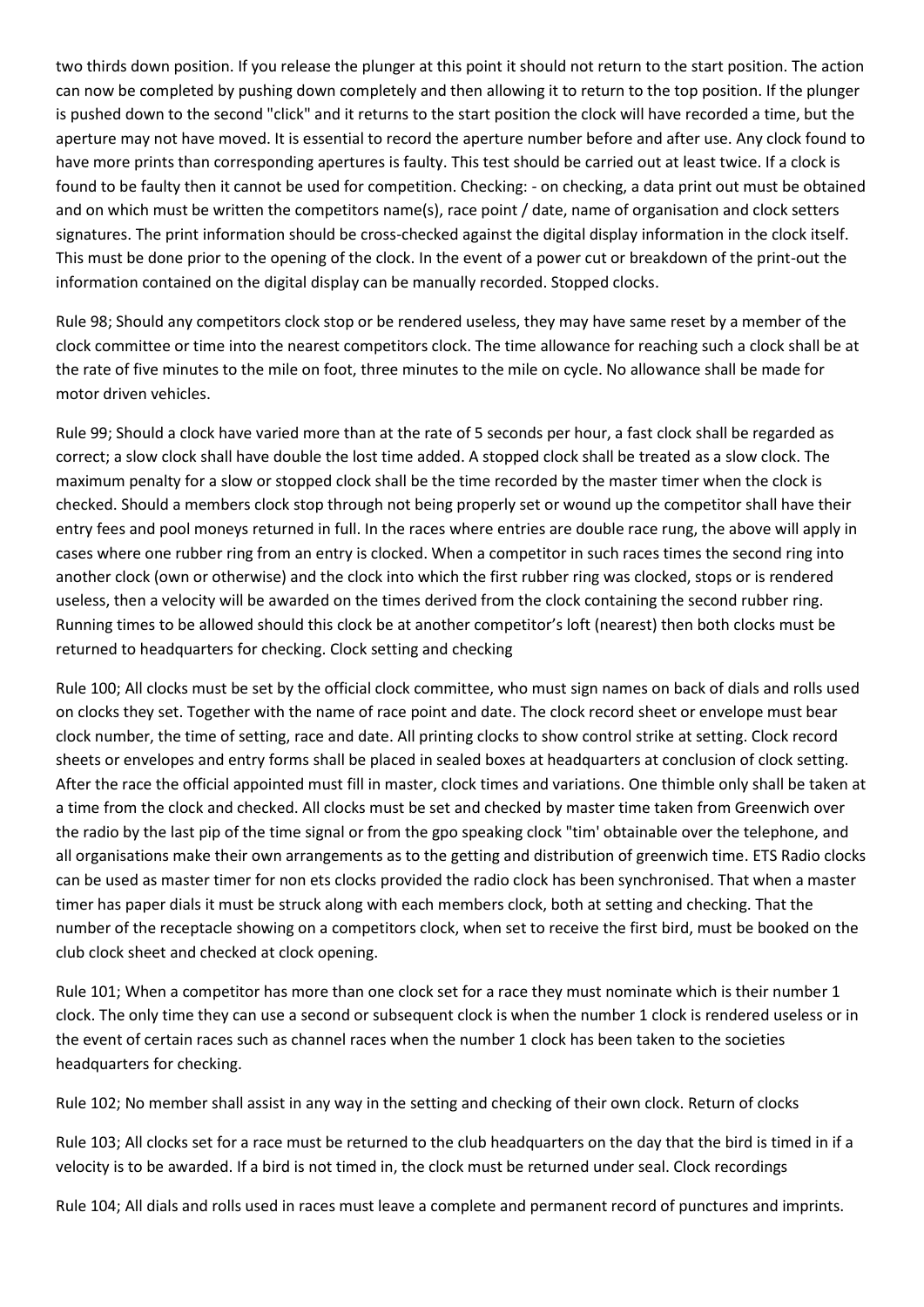Rule 105; Anything arising not provided for in these rules shall be decided by the society's committee, whose decision shall be final and binding, subject to appeal to the NWHU within 21 days.

Rule 106; Belgica and La Ledoise clocks must be struck twice within five seconds of timing in each bird. Thimble must be in the first hole of the double puncture.

Rule 107; That all members using clocks with open ended thimbles must insert thimbles in clocks open end down. Failure to do this entails disqualification.

Rule 108;clocks -2 dial toulet. That all clocks must be fitted with square spindle.

Rule 109; all toulet clocks must be three studded.

Rule 110; approved clocks. Only clocks new or second-hand which have been approved by the nwhu can be acceptable for races under the nwhu rules. (see list of approved clocks)

Rule 111; the union recognises modifications to clocks recommended by clock manufacturers and that the owners of such clocks must make the necessary changes without undue delay Sealing of clocks.

Rule 112; All clocks that require sealing shall be sealed with a recognised seal. It is the responsibility of the owner or the owner's representative to ensure that the clock has been sealed. If the seal used at the time of sealing the members clock shall carry a serial number and/or letter, the same serial number and/or letter should be recorded and checked at unlocking.

### **Master timers;**

Rule 113; that all clubs, federations, amalgamations and combines must use a master timer that leaves a permanent puncture or printed record. Thimble-less clocks That STB, benzing; and junior clocks can be used without the use of thimbles, without having to have a drum conversion. However, in the case of junior clocks, if these are used without the drum conversion, then a member must accept the responsibility for any damages caused to the clock – in other words these are used at members own risk. Click & clock inserts (instead of having a drum conversion) are to be allowed for junior clocks.

Appendix 1: Approved Clocks of the North West Homing Union Reference: Approved Clocks NWHU Web Site Downloads Appendix 2 Electronic Timing System, (ETS) Rules Ets systems approved for use by the union are: Benzing; bricon; mega; victory; tauris; tipes, unikon Ipigeon Note: all to be unives 1.7 protocol.

Electronic timing systems rules

1: Electronic timing system (ets) can be used to record times of birds providing the organisation has the equipment and the officials are willing to use it.

2: ETS must be fitted within the loft.

- 3: Permanent records are to be retained by the club.
- 4: Only versions of ets approved by council of nwhu are acceptable.

5: Access codes, electronic key and club systems must be authorised by the club.

6: Organisations must check the radio clock and ets has synchronised before marking. The radio clock must be used to set the clubs master timer (for conventional clocks).

7: The organisation has the right to inspect timing systems used.

8: ETS can only record the arrival time after the pigeon has entered the loft, not the traps or external fittings.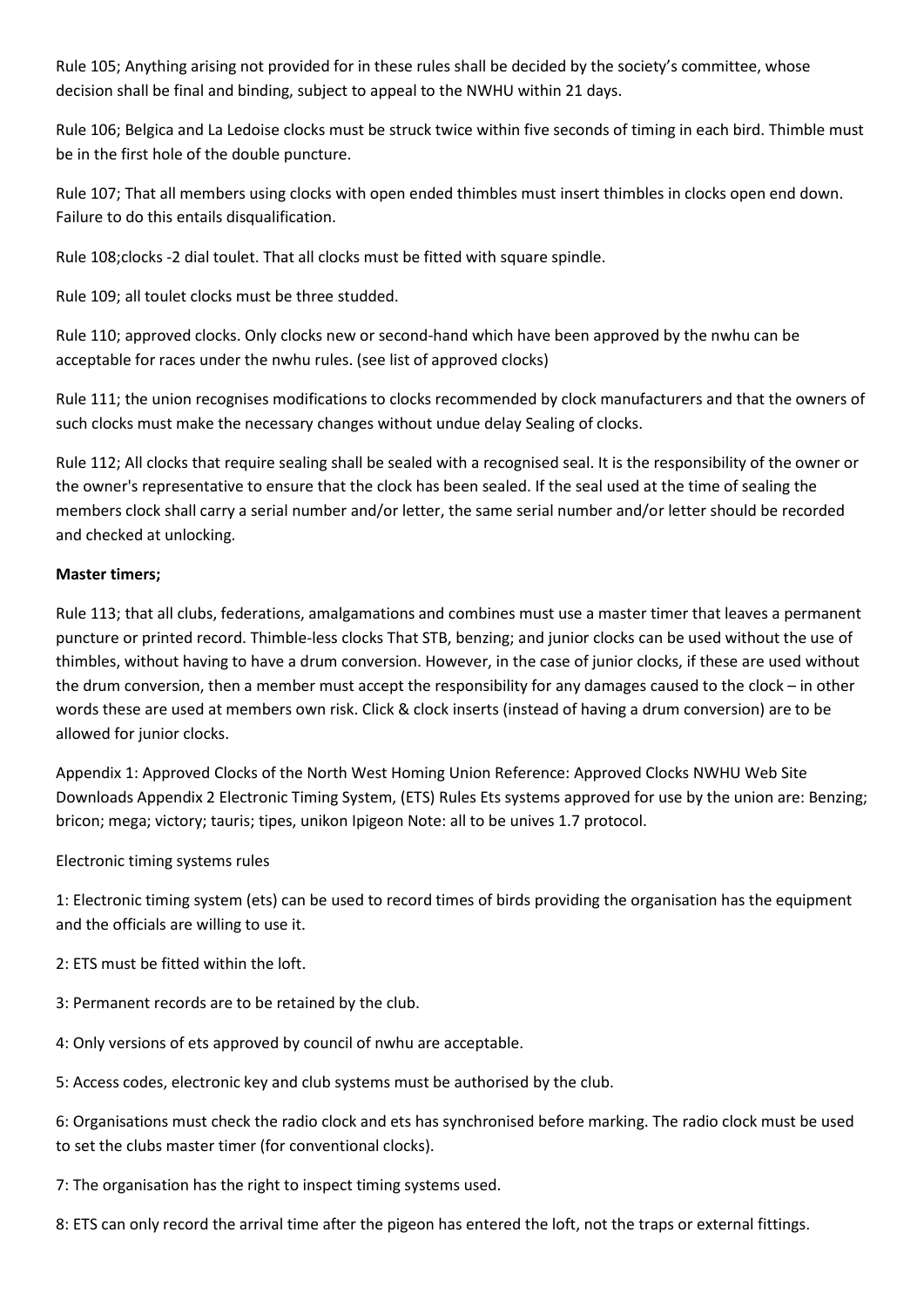9: In the event of an escape, where required, other ets birds must have their official union i.d. Ring number recorded.

10: Assignment of allocation of ets rings to be carried out by authorised personnel 14 days before the first race on the federation programme.

11: Competitors names and race date to be recorded on all ets printouts, on race date and signed by clock setters and member.

12: No organisation can be made to use the ets nor provide the hardware and software for its use if there are no officials willing to administer its use.

13: No member is permitted to take part in the race marking / entry process of their own pigeons.

14: NWHU members be allowed to purchase their own chip rings from the manufacturers of ets that are approved by the nwhu only with the relevant receipt of authenticity being presented at their club to enable registration of rings with their nwhu loft number.

15: Operating procedures before, during and after races should be in accordance with manufacturer's instructions. Responsibility for providing manufacturers instruction manual to the organisation rests with the owner of the ets.

16: The club or organisation has the power to retain any ets they consider doubtful.

17: Organisations that promote races may determine times when ets will be checked after timing birds (see clock rule 103)

18: The ets approved for use by the nwhu are as follows: benzing; bricon; mega; victory; tauris; tipes and unikon and all to be unives 1.7 protocol. Appendix 3 Clock Register The undermentioned clocks may continue to be used by their present owners provided they have been registered with nwhu secretary: They may not be sold. Loaned or disposed of for use by any other person other than the person registering: Alfred plasschaert 19 bird La ledoise 2 dial puncturing clock Jundes thexor 13 bird Racemaster in plastic case Benzing model one 9 bird Benzing 14 bird double roll Belgica 12 bird 3 dial Benzing comatic 27 bird Rotherham 6 bird Benzing model two Alfred plasschaert 13 bird Robert plasschaert 24 bird Skymaster

**Appendix 5 Vaccination** Code of practice Racing pigeons entered in races or shows must be vaccinated annually against paramyxovirus with a defra approved vaccine A vaccination certificate containing details of the vaccination must be used Vaccination of pigeons must be witnessed by two registered fanciers or a veterinary surgeon who will be required to sign the vaccination certificate on the front and likewise after the last pigeon listed on the form The make of the vaccine used and its batch number must be recorded on the certificate The original copy of the certificate should be retained by the club and a certified true copy lodged with any other club if the member is in more than one club. Members entering racing pigeons in races or shows will be required to certify on their entry form that the pigeons have been vaccinated against paramyxovirus using a defra approved vaccine Club secretaries will require to certify to their convoying organisations that all pigeons entered have been vaccinated as above The driver of the transporter should be furnished with a certificate to say that all pigeons carried have been vaccinated as above

Appendix 4 Liberation Points and Airfields The liberation of pigeons within an eight-mile radius of the following airfields is strictly forbidden: Aberdeen Gatwick Newcastle Belfast Glasgow Norwich Birmingham Heathrow Prestwick Bournemouth Hull Sheffield Bristol Inverness Southampton Cardiff Kirkwall Southend Cork Leeds-bradford Stansted Dublin Liverpool Sumburgh East midlands Luton Teeside Edinburgh Manchester These conditions to comply with requirements of the civil aviation authority safety regulation group (aerodrome standards)

Appendix 6 Union Price List;Please note that prices are subject to change please contact the secretary to confirm. P.O.A. Price on Application. Membership subscription £3.50 per person Honorary & non competing Membership